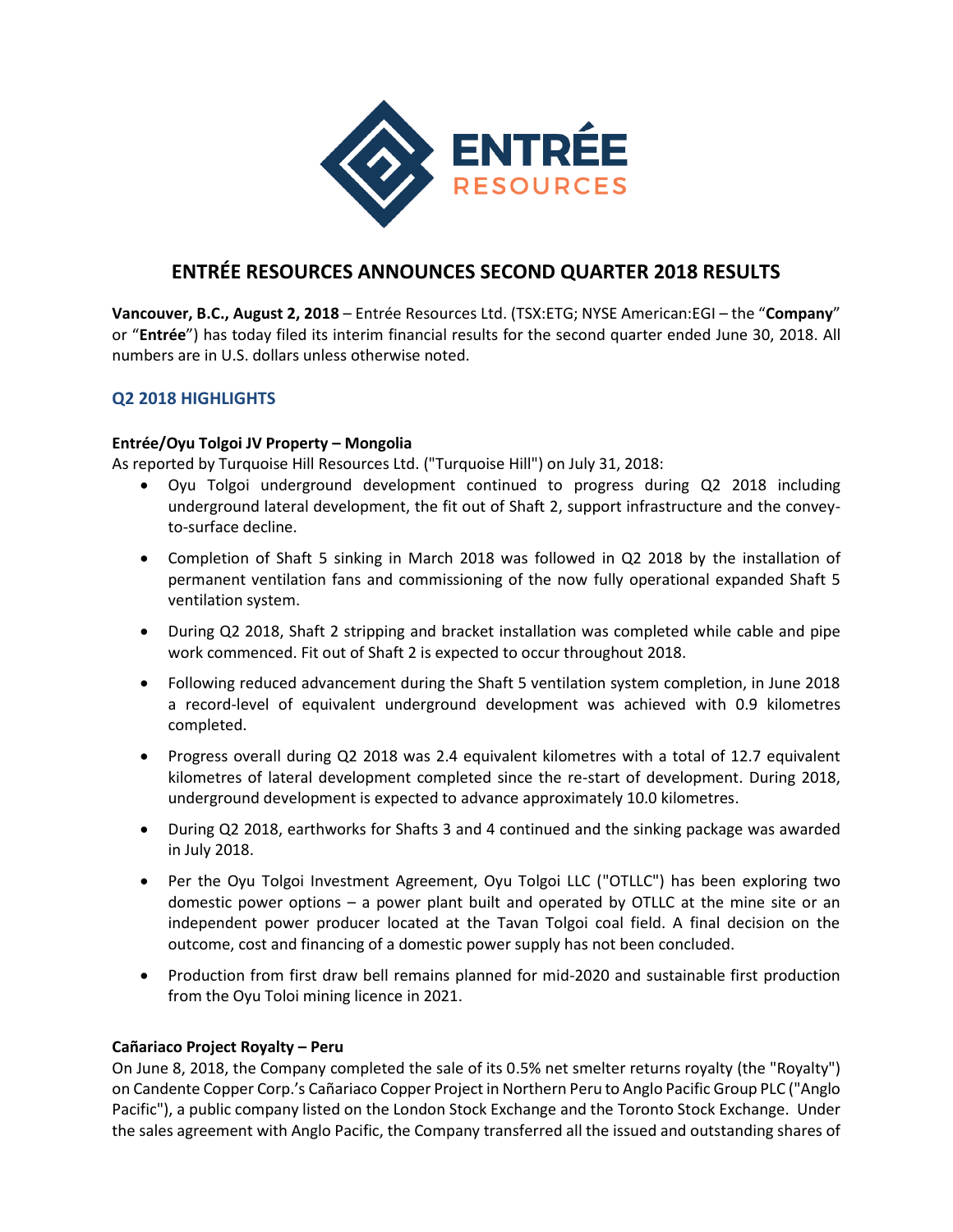its subsidiaries that directly or indirectly hold the Royalty to Anglo Pacific for consideration of \$1.0 million, payable by the issuance of 478,951 Anglo Pacific common shares, which has resulted in a gain of \$0.4 million, net of transaction costs. In addition, Entrée retains the right to a portion of any future royalty income received by Anglo Pacific in relation to the Royalty as follows:

- 20% of any royalty payment received for any calendar quarter up to and including December 31, 2029;
- 15% of any royalty payment received for any calendar quarter commencing January 1, 2030 up to and including the quarter ending December 31, 2034; and
- 10% of any royalty payment received for any calendar quarter commencing January 1, 2035 up to and including the quarter ending December 31, 2039.

### **Corporate**

- Q2 2018 net loss was \$0.2 million as compared to Q2 2017 (\$0.7 million) which is a reduction of 71% from the comparative period of 2017 and for the 2018 year to date, net loss was \$0.9 million, which is a reduction of 53% compared to the comparative period of 2017 (\$1.9 million). The reduction in the net loss was due to the gain on the sale of the Royalty and lower administration costs in the current periods.
- Q2 2018 operating cash outflow after working capital was \$0.6 million (Q2 2017 cash outflow was \$1.1 million) and for the 2018 year to date, operating cash outflow after working capital was \$0.7 million (2017 year to date cash outflow was \$2.0 million).
- The cash balance as at June 30, 2018 was \$6.2 million.

## **OUTLOOK AND STRATEGY**

### **Entrée/Oyu Tolgoi JV Property**

With the completion and filing of its updated technical report titled "Entrée/Oyu Tolgoi Joint Venture Project, Mongolia, NI 43-101 Technical Report" with an effective date of January 15, 2018 prepared by Amec Foster Wheeler Americas Limited (the "2018 Technical Report") in Q1 2018, the Company is now focused on:

- Assessing opportunities to crystallize value ahead of production from the Entrée/Oyu Tolgoi JV Property.
- Streamlining Entrée's joint venture interest.
- Educating the market about the risk profile associated with Entrée's interest in the Entrée/Oyu Tolgoi JV Property.
- Working with Entrée's joint venture partner to advance any exploration opportunities on the Entrée/Oyu Tolgoi JV Property that may exist, including several near surface targets that have been identified.

### **Corporate**

- Throughout 2018, the Company's focus will be to maximize investor awareness of the results of the 2018 Technical Report and what this report means to the Company and all stakeholders, both current and potential.
- Corporate costs, which include Mongolian site management, marketing, and compliance costs, remained estimated to be between \$1.2 million and \$1.5 million for the full 2018 year.

The Company's Interim Financial Statements and Management's Discussion and Analysis ("**MD&A**") are available on the Company website at [www.EntreeResourcesLtd.com,](http://www.entreeresourcesltd.com/) on SEDAR at [www.sedar.com](http://www.sedar.com/) and on EDGAR a[t www.sec.gov.](http://www.sec.gov/)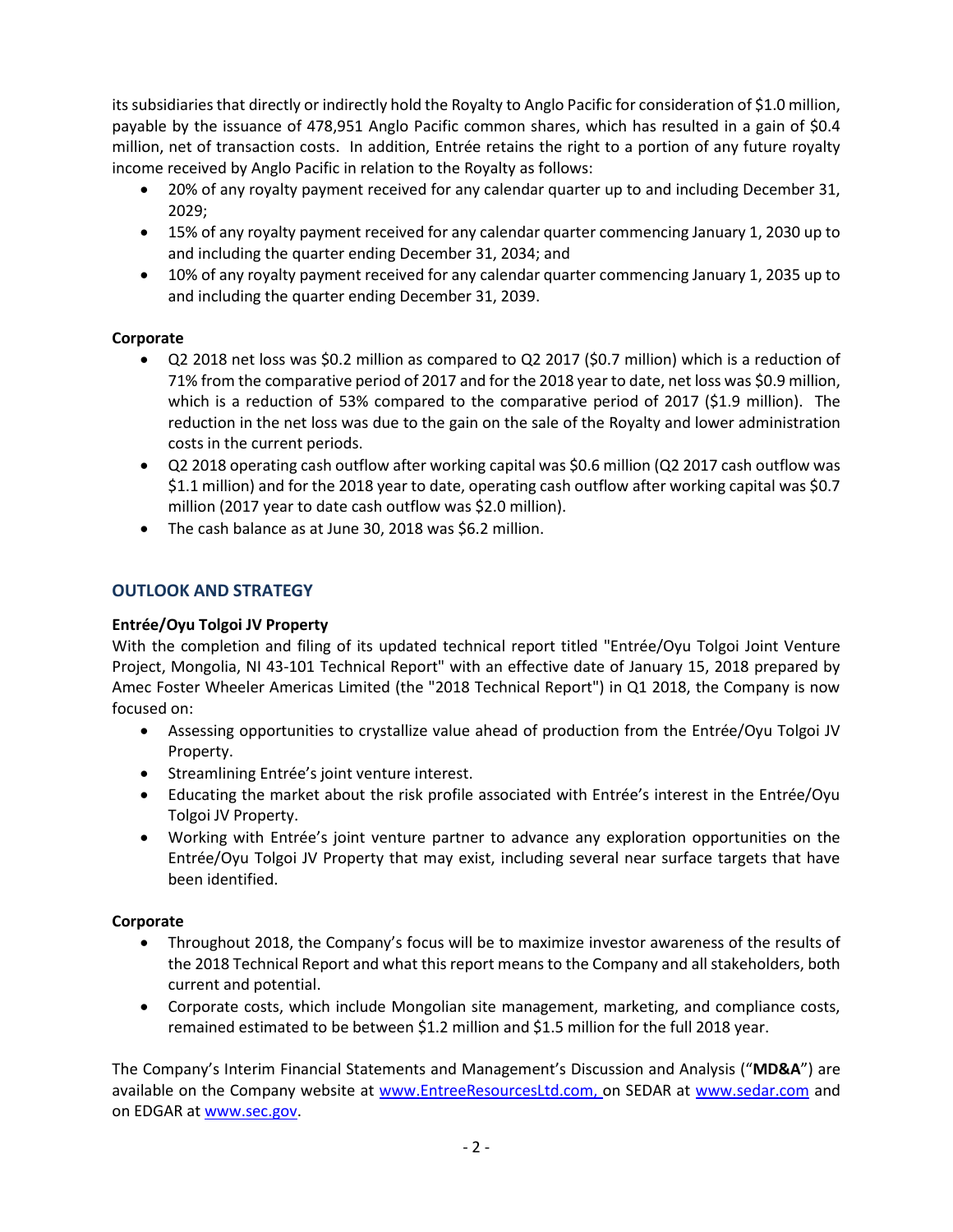#### **QUALIFIED PERSON**

Robert Cinits, P.Geo., Entrée's Vice President, Corporate Development, a Qualified Person as defined by National Instrument 43-101 – *Standards of Disclosure for Mineral Projects*, has approved the technical information in this release. For further information on the Entrée/Oyu Tolgoi JV Property, see the Company's Technical Report, titled "Entrée/Oyu Tolgoi Joint Venture Project, Mongolia, NI 43-101 Technical Report", with an effective date of January 15, 2018, available on SEDAR at [www.sedar.com.](http://www.sedar.com/)

#### **ABOUT ENTRÉE RESOURCES LTD.**

Entrée Resources Ltd. is a well-funded Canadian mining company with a unique carried joint venture interest on a significant portion of one of the world's largest copper-gold projects – the Oyu Tolgoi project in Mongolia. Entrée has a 20% carried participating interest in the Entrée/Oyu Tolgoi joint venture, with a 30% interest in all mineralization identified above 560 metres elevation on the Entrée/Oyu Tolgoi JV Property. Sandstorm Gold Ltd., Rio Tinto and Turquoise Hill are major shareholders of Entrée, holding approximately 14%, 10% and 8% of the shares of the Company, respectively. More information about Entrée can be found a[t www.EntreeResourcesLtd.com.](http://www.entreeresourcesltd.com/)

#### **FURTHER INFORMATION**

David Jan Investor Relations Entrée Resources Ltd. Tel: 604-687-4777 | Toll Free: 1-866-368-7330 E-mail: [djan@EntreeResourcesLtd.com](mailto:djan@EntreeResourcesLtd.com)

*This News Release contains forward-looking statements within the meaning of the United States Private Securities Litigation Reform Act of 1995 and forward-looking information within the meaning of applicable Canadian securities laws with respect to corporate strategies and plans; uses of funds; the value and potential value of assets and the ability of Entrée to maximize returns to shareholders; construction and continued development of the Oyu Tolgoi underground mine; plans for future exploration and/or development programs and budgets; anticipated business activities; proposed acquisitions and dispositions of assets; and future financial performance.*

In certain cases, forward-looking statements and information can be identified by the use of words such as "plans", "expects" or "does not expect", "is expected", "budgeted", "scheduled", "estimates", "forecasts", "intends", "anticipates", or "does not anticipate" or "believes" or variations of such words and phrases or statements that certain actions, events or results "may", "could", "would", "might", "will be taken", "occur" or "be *achieved". While the Company has based these forward-looking statements on its expectations about future events as at the date that such statements were prepared, the statements are not a guarantee of Entrée's future performance and are based on numerous assumptions regarding present and future business strategies, local and global economic conditions, and the environment in which Entrée will operate in the future, including the price of copper, gold and silver, anticipated capital and operating costs, anticipated future production and cash flows and the status of Entrée's relationship and interaction with the Government of Mongolia, OTLLC, Rio Tinto and Turquoise Hill on the Entrée/Oyu Tolgoi joint venture and the continued development of the Entrée/Oyu Tolgoi JV Property. With respect to the construction and continued development of the Oyu Tolgoi underground mine, important risks, uncertainties and factors which could cause actual results to differ materially from future results expressed or implied by such forward-looking statements and information include, amongst others, the timing and cost of the construction and expansion of mining and processing facilities; the timing and availability of a long term domestic power source for the Oyu Tolgoi underground mine (or the availability of financing for OTLLC to construct such a source); the ability of OTLLC to secure and draw down on the supplemental debt under the Oyu Tolgoi project finance facility and the availability of additional financing on terms reasonably acceptable to OTLLC, Turquoise Hill and Rio Tinto to further develop Oyu Tolgoi; delays, and the costs which would result from delays, in the development of the underground mine; projected copper, gold and silver prices and demand; and production estimates and the anticipated yearly production of copper, gold and silver at the Oyu Tolgoi underground mine.* 

*Other uncertainties and factors which could cause actual results to differ materially from future results expressed or implied by forward-looking statements and information include, amongst others, unanticipated costs, expenses or liabilities; discrepancies between actual and estimated production, mineral reserves and resources and metallurgical recoveries; the size, grade and continuity of deposits not being interpreted correctly from exploration results; the results of preliminary test work not being indicative of the results of future test work; fluctuations in commodity prices and demand; changing foreign exchange rates; actions by Rio Tinto, Turquoise Hill and OTLLC and by government authorities including the Government of Mongolia; the availability of funding on reasonable terms; the impact of changes in interpretation to or changes in enforcement of laws, regulations and government practices, including laws, regulations and government practices with respect to mining, foreign investment,*  royalties and taxation; the terms and timing of obtaining necessary environmental and other government approvals, consents and permits; the *availability and cost of necessary items such as water, skilled labour, transportation and appropriate smelting and refining arrangements; unanticipated reclamation expenses; geotechnical or hydrogeological considerations during mining being different from what was assumed;*